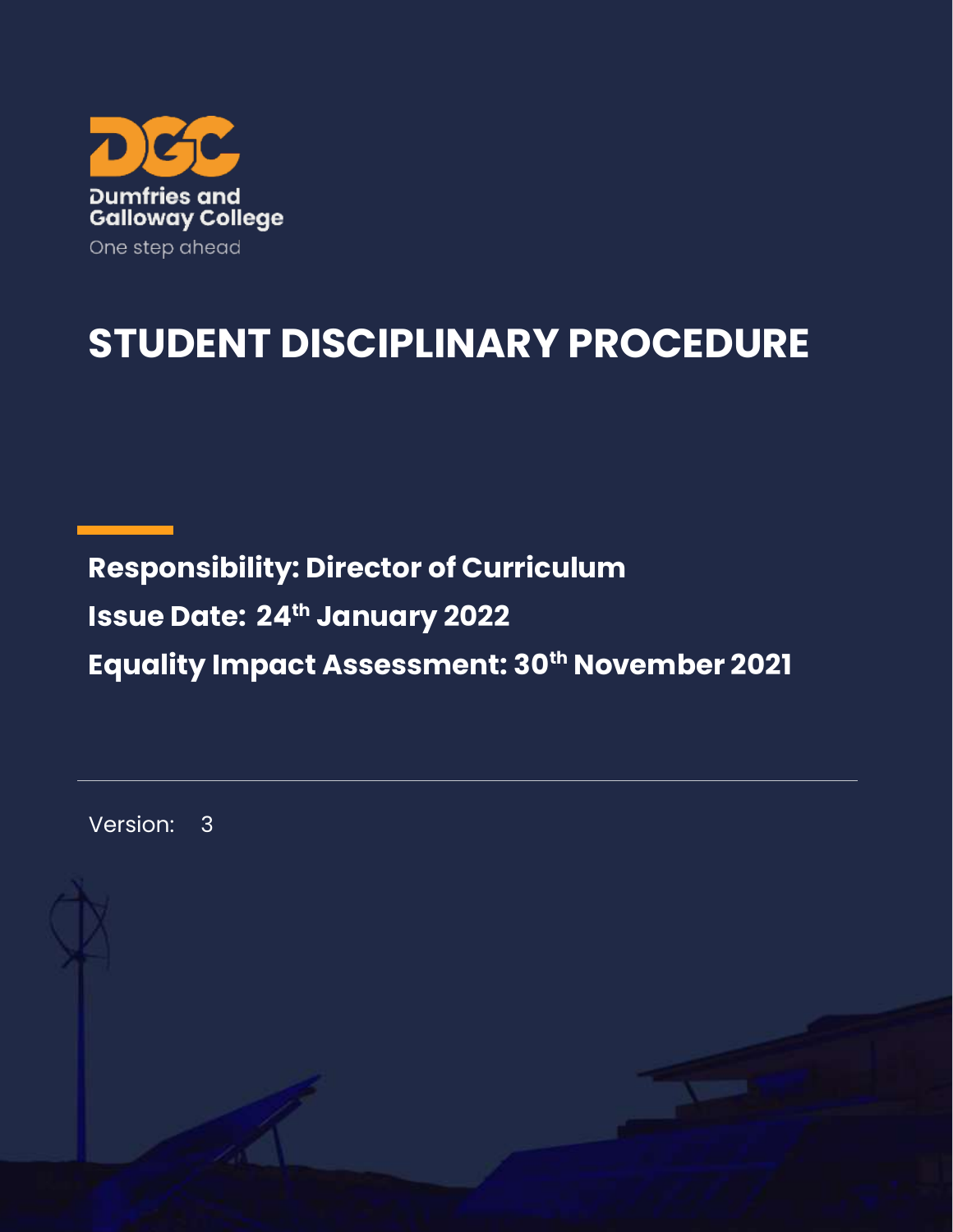# **Table of Contents**

# <span id="page-1-0"></span>**Student Disciplinary Procedure**

## *1. Purpose*

The College promotes an ethos of Learning Together where every member of staff and all students are expected to work together to achieve a supportive and mutually respective learning environment. All staff have a responsibility to promote and maintain a safe and secure environment and to correct behaviour where there are minor breaches and report behaviour where there are serious breaches. Teaching staff must establish and maintain a safe, supportive, respectful and disciplined learning environment.

Dumfries and Galloway College expects that all students will behave considerately at all times and treat other students, staff and members of the public with respect, regardless of background, both on and off campus.

1.1.1 The Student Disciplinary Procedure is designed to provide an open and fair process for dealing with student misconduct, student misbehaviour or course related student performance. The College has the right to report any offence it believes to be criminal to the Police.

## *2. Scope*

All College staff have a responsibility to challenge students acting in a way that is in breach of the Student Behaviour Policy, is disruptive or causes a nuisance to others. The Procedure applies to: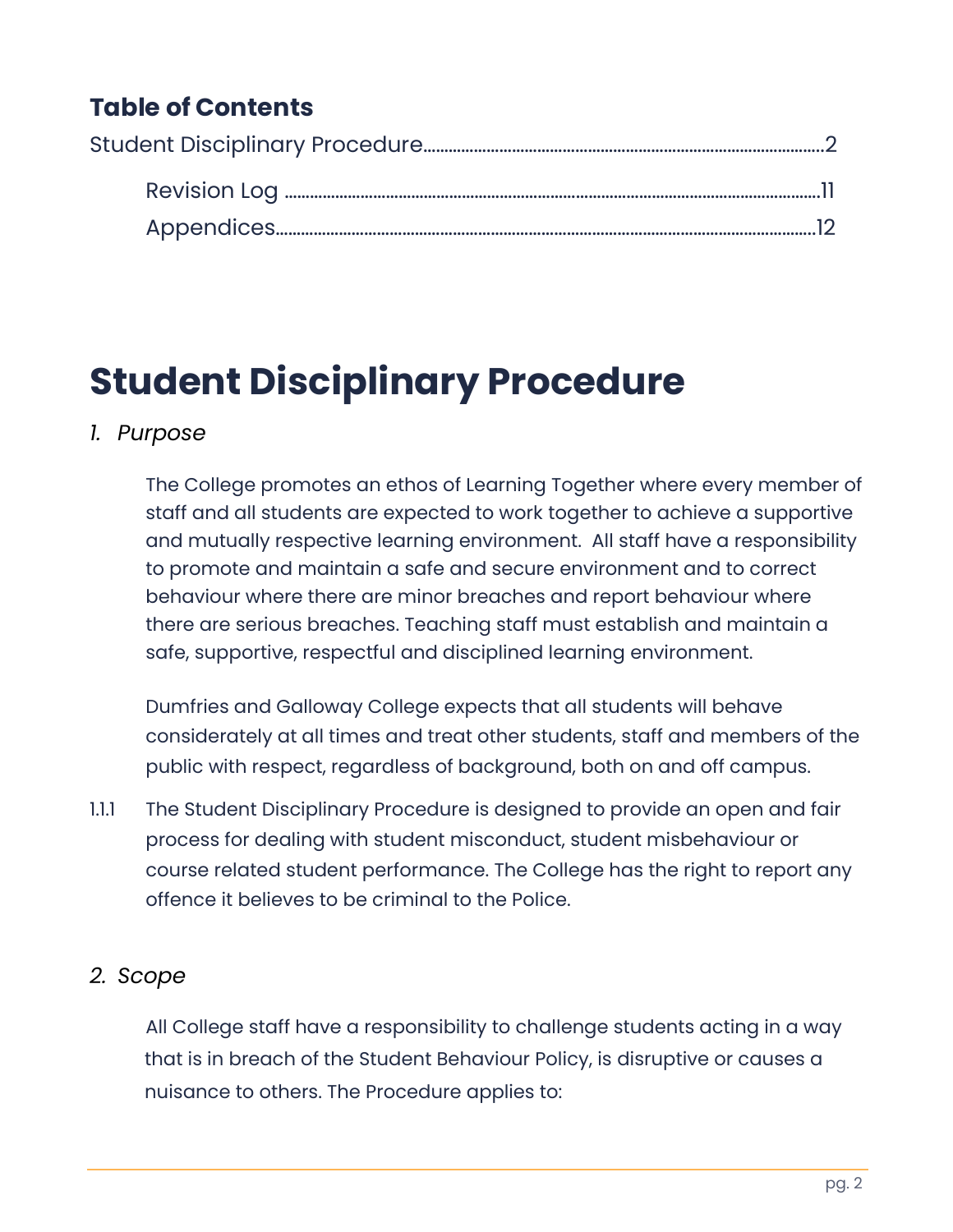- 2.1.1 All students while studying at or registered with Dumfries and Galloway College and while on College premises, on work placement, on College Trips including residential, at College events off-campus, while travelling on College transport, when using Social Media and at any time or place which directly relates to being a College student.
- 2.1.2 In circumstances where students have a physical, mental or other disability, which may manifest itself in behaviour, which in usual circumstances would be misconduct, reasonable adjustments will be made, and appropriate support provided.
- 2.1.3 In circumstances where students have a language or communication difficulty, for example where English is not their first language, additional support may be provided and where appropriate reasonable adjustment made.
- 2.1.4 It is the College's normal practice to notify a student's employer, managing agent and school if studying via any of these routes.
- 2.1.5 If the student is under 16, a looked after young person or classed as a Vulnerable Adult, the legal parent or guardian must also be copied in on all correspondence and invited to attend discussions.
- 2.1.6 Disciplinary records will be kept live on the student's file for the remainder of their course. If the student is excluded beyond the end of this time the record will be kept on file in accordance with the offence.

## *3. References*

- **1** Learning and Achieving Together Document
- **1** Student Behaviour Policy
- **1** Learner Support and Guidance Procedure
- **1** ICT Acceptable Use Policy
- **1** Malpractice and Maladministration of Assessment Procedure
- **1** Safety on Study Trips Procedure
- *4. Definitions*

| <b>GDPR</b>   | <b>General Data Protection Regulation</b>          |
|---------------|----------------------------------------------------|
| <b>SDPREC</b> | Student Disciplinary Procedure Record (Appendix 1) |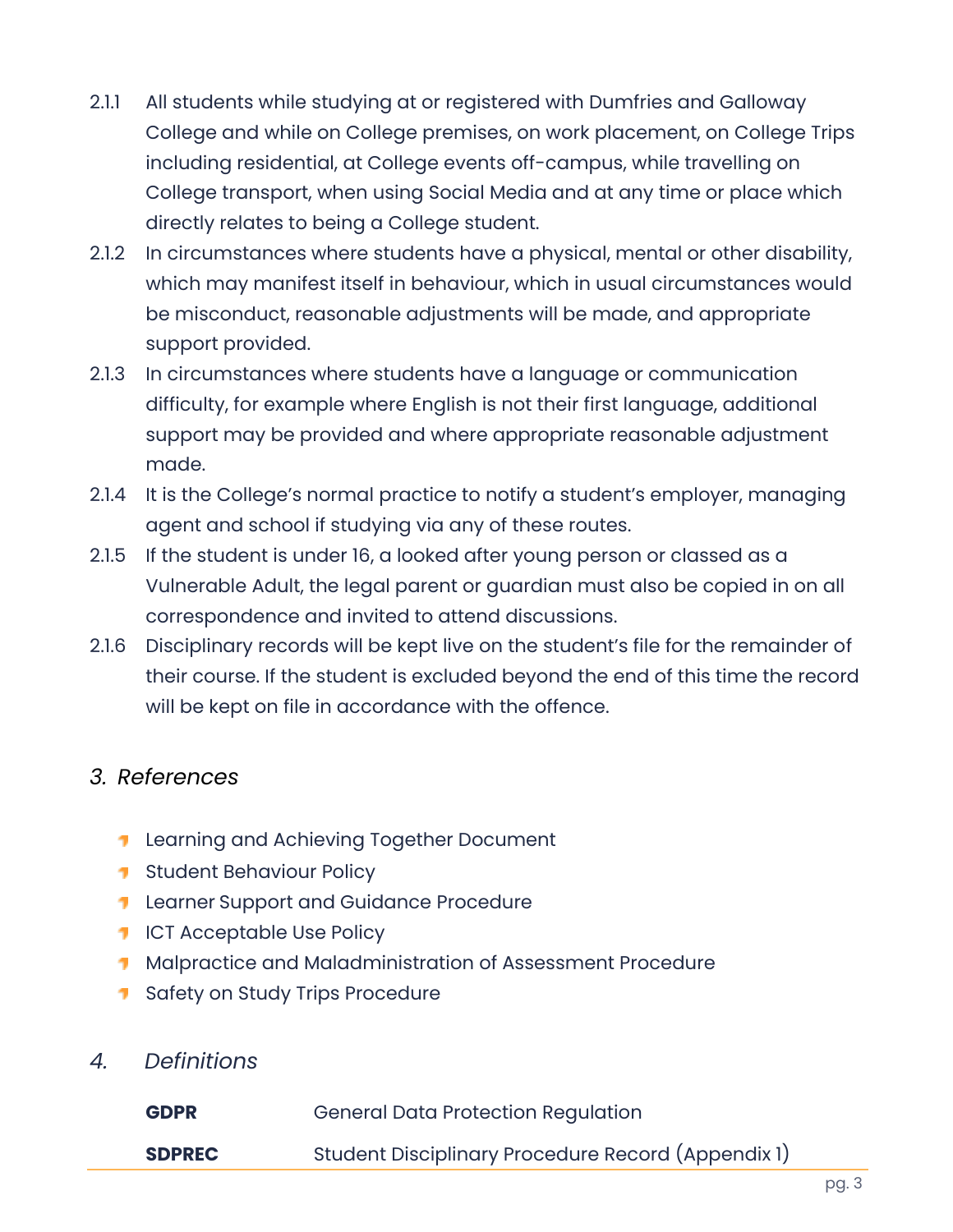*This list is not exhaustive*

## **Minor Misconduct – in the first instance, this will be dealt with by tutors to try to support students to achieve on their course.**

- **T** Failure to be prepared for class.
- **1** Unacceptable behaviour in class.
- **T** Failure to follow reasonable instructions of staff.
- **1** Unacceptable language.
- **T** Failure to complete and submit work on time.
- **Poor timekeeping.**
- **Breach of attendance requirements.**
- **1** Smoking or vaping outwith designated areas.
- **Repeated inappropriate use of mobile phones.**
- **Misuse or unauthorised use of College premises, property or services.**

## **Serious Misconduct**

- Repeated minor misconduct. 1.
- **Breach of agreement set following minor misconduct.**
- **1** Cheating or plagiarism in academic course work or in examinations.
- **T** Failure to disclose personal details to a member of staff of the College in circumstances in which it is reasonable to require that such information is given.
- **1** Obstruction of, or improper interference with, the functions, duties or activities of any student or member of staff of the College, or any visitor to the College.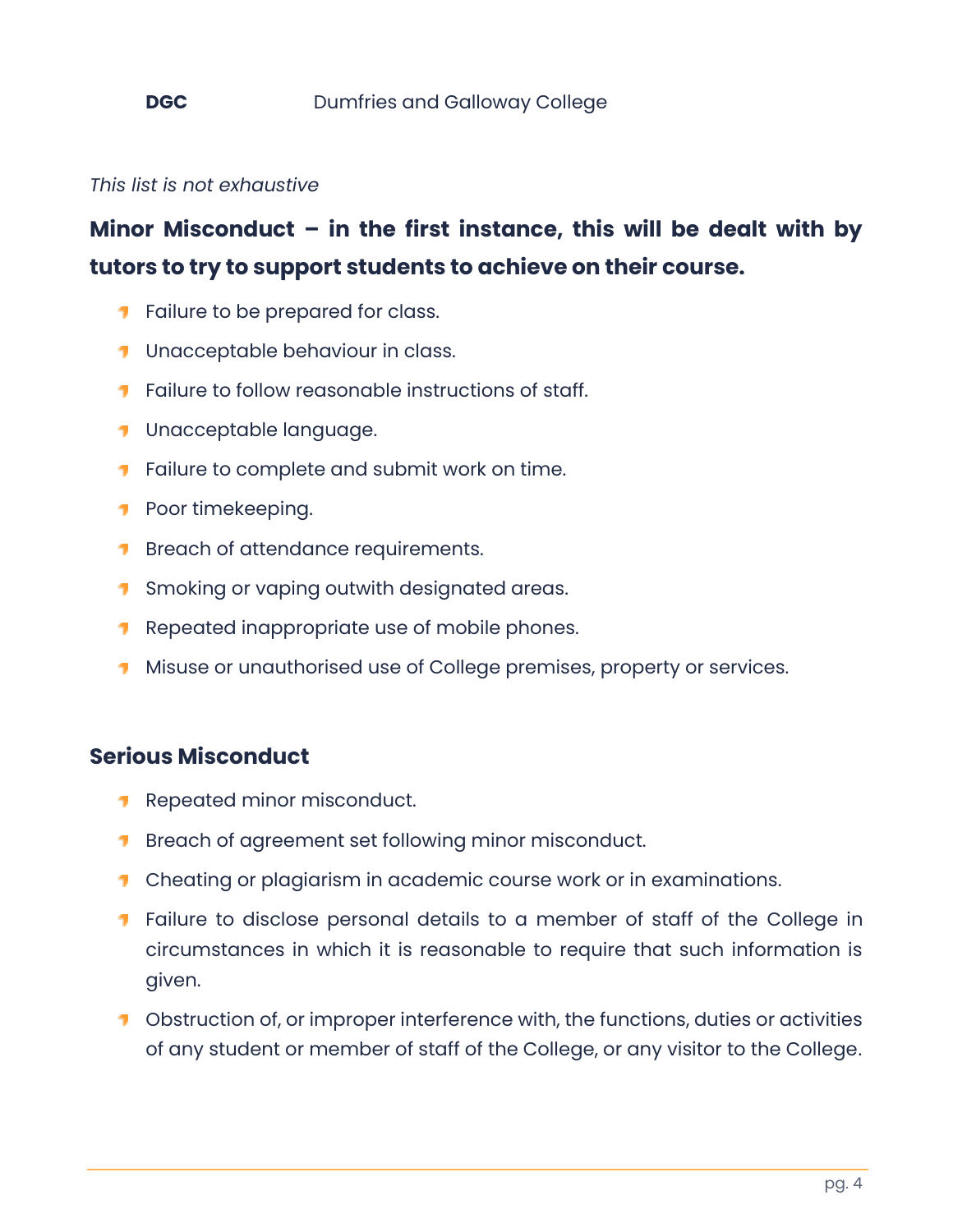**Gross Misconduct** - will be dealt with at Stage 3 and may result in a final warning or exclusion from the College for the remainder of the academic year or longer depending on the nature of the incident.

- **Repeated serious misconduct.**
- **Breach of agreement for serious misconduct.**
- **1** Any conduct which constitutes a criminal offence.
- **1** Violent, indecent, disorderly, threatening, intimidating or offensive behaviour or language.
- **1** Sexual or racial harassment or any bullying of any kind of any student, member of College staff, or visitor to the College.
- **T** Fraud, deceit, deception or dishonesty in relation to the College or its staff, students or visitors
- **T** Theft, misappropriation or misuse of College property, or the property of the College's staff, students or visitors, including computer misuse.
- **1** Damage to College property, or the property of the College's staff, students or visitors, caused intentionally or recklessly.
- Action likely to cause injury or impair safety on College premises.
- **T** Failure to respect the rights of others to freedom of belief and freedom of speech.
- **Discrimination against any student, member of College staff or any visitor to** the College on grounds of disability, ethnicity, gender, age, culture, sexual orientation, religion or any other protected characteristics.
- **1** Drug related incidents DGC operates a zero tolerance towards drugs and the following will result in exclusion from College and any College related activities for the remainder of the academic year.
	- ➢ The possession and/or consumption of alcohol, drugs or illegal substances on the College premises or other related areas/activities (unless being used strictly in accordance with a valid prescription).
	- ➢ Participation in any College activity under the influence of illegal or controlled drugs and alcohol.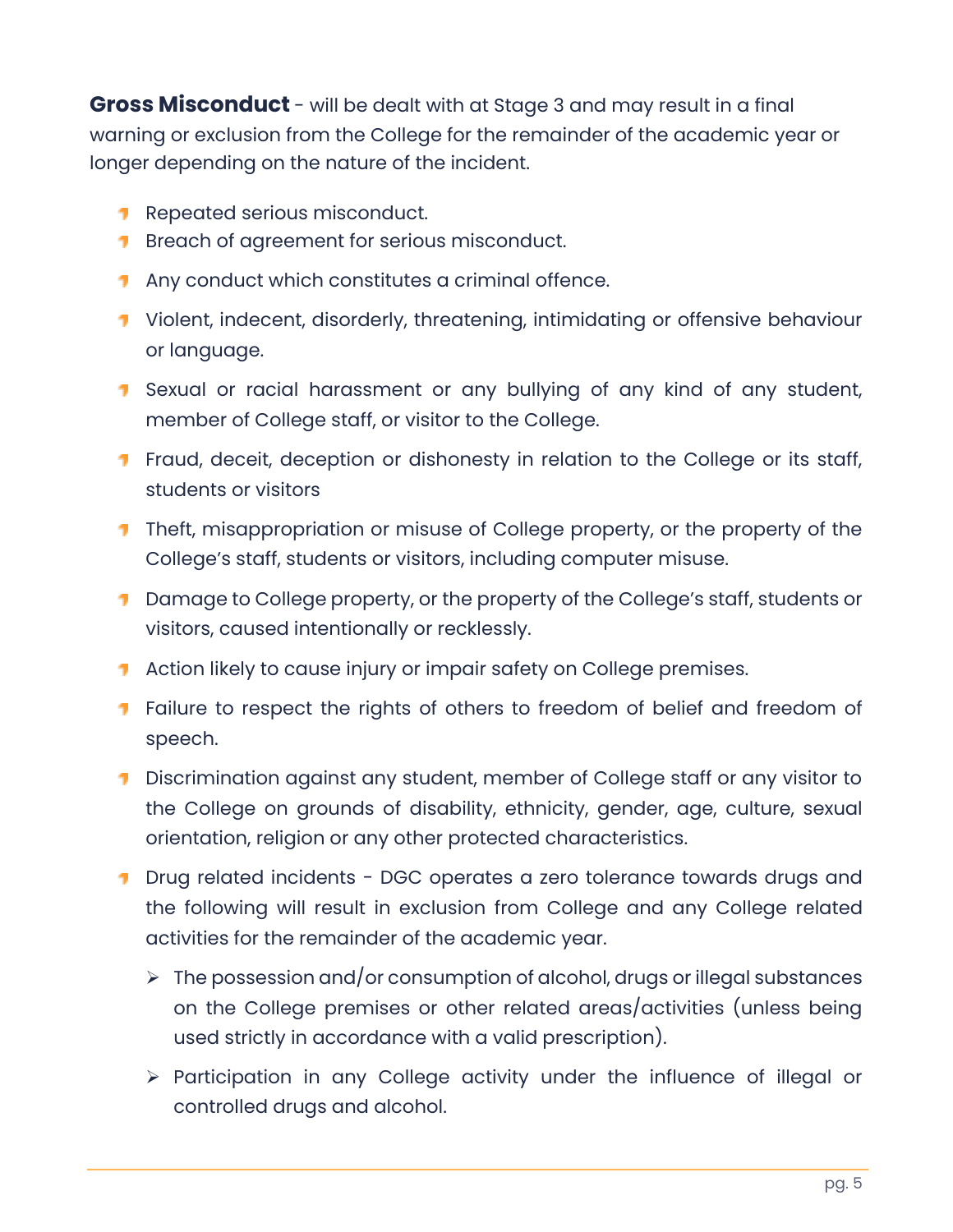## *5. Procedure*

## 5.1 Absence

Students who have been absent and have not responded to contact from the College will be sent a 5-day withdrawal letter (see Appendix 2). The student is given 5 working days to appeal the decision to withdraw them. Appeals should be made to a Curriculum Manager who does not have direct line management of the associated curriculum area. The Curriculum Manager to hear the appeal for the Curriculum Areas will be agreed at the start of each Academic Year.

## 5.2 Misconduct

Any stage of the procedure for misconduct may be invoked immediately, depending on the nature and severity of the behaviour. It does not need to be progressive. It is expected that many cases of misconduct may be dealt with internally.

In certain circumstances, a student may be sent home at the discretion of the Curriculum Manager. This is not a formal suspension but a short-term step to allow consideration of whether further action is appropriate or not.

Where appropriate, suspension may be imposed on a student by the Curriculum Manager or member of the Senior Leadership Team. Suspension should only be imposed where the student presents a risk to the College's staff, students, visitors or property or where the student's presence in the College would inhibit a proper investigation of the alleged misconduct. The student will be notified immediately of the reason that this decision has been made, which will then be followed by a letter and/or electronic communication.

Any documents connected with a disciplinary or appeal hearing shall be treated as confidential, in accordance with current GDPR.

At any stage of this procedure, the student may be accompanied by a friend or representative. Such representation will not include a legal advisor or official appointed by advocacy agencies such as Citizen's Advice Bureau. If the student is under 16, the legal parent or guardian must be copied in on all correspondence and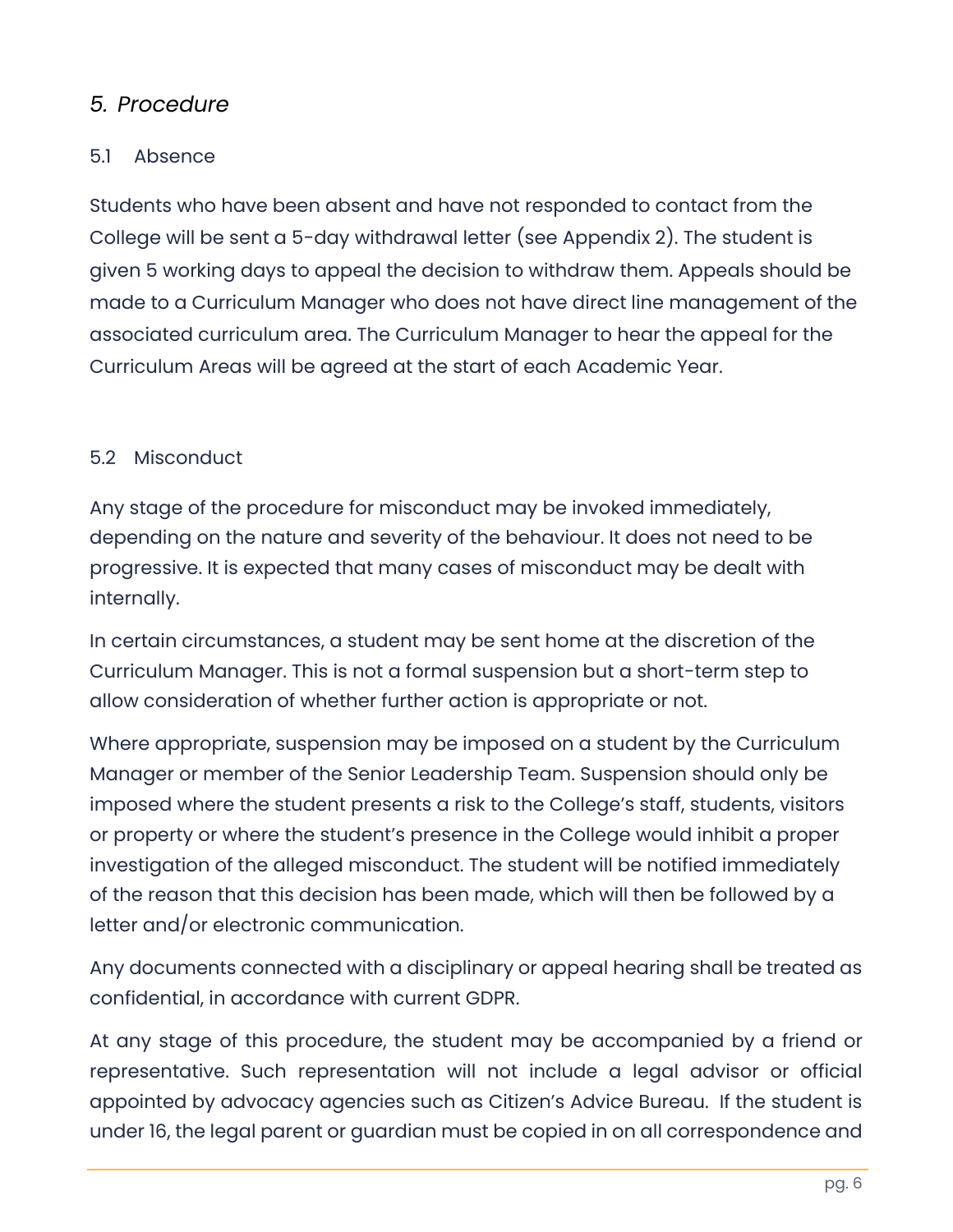invited to attend the meeting. A school/employer representative may also be invited to attend, as appropriate. If the student is a looked after young person or classed as a Vulnerable Adult, please check the notes in AdminNet/Student Viewer 'Requires 3rd Party Consent' section. A school/employer representative may also be invited to attend, as appropriate.

Care should be taken when involving parents especially where the student may be estranged from the family. Tutors should seek advice from their Curriculum Manager if in doubt. For College Academy Students, schools should always be immediately contacted and informed of any disciplinary issues at any stage of the procedure.

## 5.2.1 Informal stage

It is expected that most instances of unacceptable behaviour may be dealt with in an informal manner, verbally. This will be recorded on a referral by the relevant member of staff.

### 5.2.2 **Stage One Meeting**

If the student's conduct and/or academic performance gives cause for concern the matter will be referred to the Personal Tutor.

The student will be invited to the Stage 1 meeting with their Personal Tutor using the letter in Appendix 3a, receiving a written statement of the nature of the problem and confirmation that the meeting is part of the procedure. The Personal Tutor will explain the nature of the problem/concern, and that this meeting is the first stage of a formal procedure and there is a possibility of further stages should there not be a satisfactory outcome.

The Personal Tutor will explore possible reasons for the problem/concern and discuss ways in which the student can correct matters, with support as appropriate, within an agreed period.

The Personal Tutor will record the outcome of the discussion on the Student Disciplinary Record (SDPREC), ensuring that the student signs or acknowledges via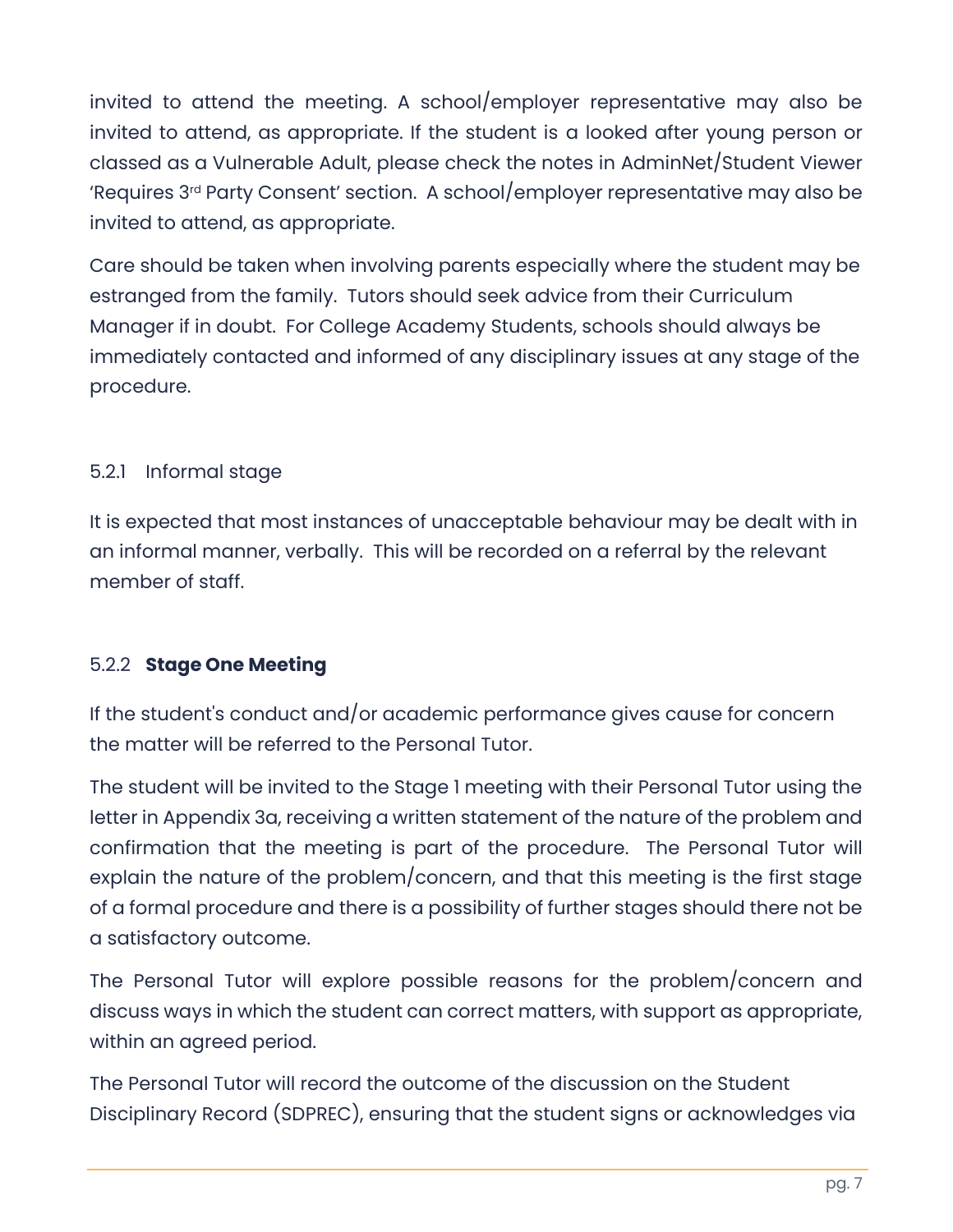email to verify the record of the interview. The SDPREC should be uploaded to the student's referral on AdminNet.

A further referral may escalate the matter to the next stage of the procedure.

## 5.2.3 **Stage Two Meeting**

If the student's conduct and/or academic performance continues to give cause for concern the matter will be referred to the Curriculum Manager.

The student will be invited to the Stage 2 meeting with their Curriculum Manager using the letter in Appendix 3b receiving a written statement of the nature of the problem and confirmation that the meeting is part of the procedure.

The Curriculum Manager will explain the nature of the problem/concern, and that this meeting is the second stage of a formal procedure and there is a possibility of a further stage should there not be a satisfactory outcome.

The Curriculum Manager will explore possible reasons for the problem/concern and discuss ways in which the student can correct matters, with support as appropriate, within an agreed period.

The Curriculum Manager will record the outcome of the discussion on the SDPREC, ensuring that the student signs the SDPREC or acknowledges via email to verify the record of the interview. The SDPREC should be uploaded to the student's referral on AdminNet.

A further referral may escalate the matter to the next stage of the procedure.

## 5.2.4 **Stage 3 Meeting**

If the student's conduct and/or academic performance continues to give cause for concern the matter will be referred to a Curriculum Manager outwith the Curriculum Area. The Curriculum Manager will decide if it is necessary to conduct a Stage 3 meeting which may include the student being suspended.

The student will be invited to the Stage 3 meeting with the Curriculum Manager using the template by letter or email in Appendix 4a receiving a written statement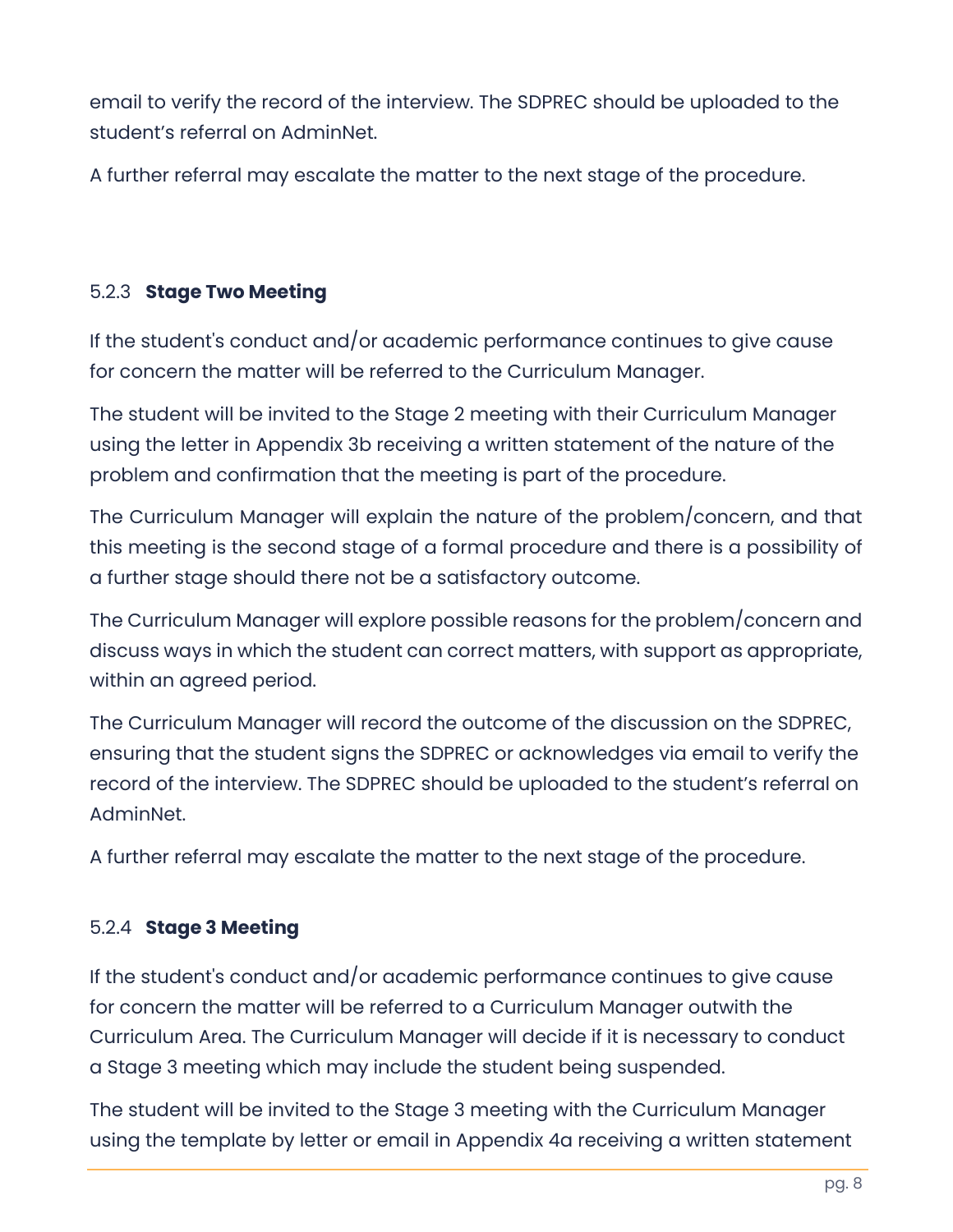of the nature of the problem and confirmation that the interview is part of the procedure. The student shall be given no less than ten working days' notice of the date, time and place of the Disciplinary meeting. The student shall be provided with copies of any relevant documentary evidence in advance of the hearing. The student may waive their right to a minimum of ten days' notice, but this should be recorded on the record of meeting on the SDPREC and is at the discretion of the Curriculum Manager. Prior to the meeting, an investigation will take place to establish facts surrounding the matter concerned.

A student who is suspended is prohibited from entering College premises and from participating in College activities. The student will be invited to the Stage 3 meeting with the Curriculum Manager using the letter in Appendix 4b receiving a written statement of the nature of the problem and confirmation that the interview is part of the procedure.

The Curriculum Manager will explain the nature of the problem/concern, and that this meeting is the third stage of a formal procedure.

The Curriculum Manager will explore possible reasons for the problem/concern and discuss ways in which the student can correct matters, with support as appropriate, within an agreed period.

At the start of the meeting the Curriculum Manager will explain the potential outcomes of the meeting to the student.

After discussion, a strategy with a final warning may be agreed whereby the student agrees to correct matters, with support as appropriate, within an agreed period.

The Curriculum Manager will record the outcome of the discussion on the SDPREC, ensuring that the student signs the SDPREC or acknowledges via email to verify the record of the interview. The SDPREC should be uploaded to the student's referral on AdminNet. A copy of the signed record is offered to the student.

The final decision of the Stage 3 meeting will be confirmed to the student in writing using Appendix 4c by recorded delivery to the student's address that is held on the College system and, if appropriate, to their employer. Students will also be advised in writing of the appeal process and their right to appeal.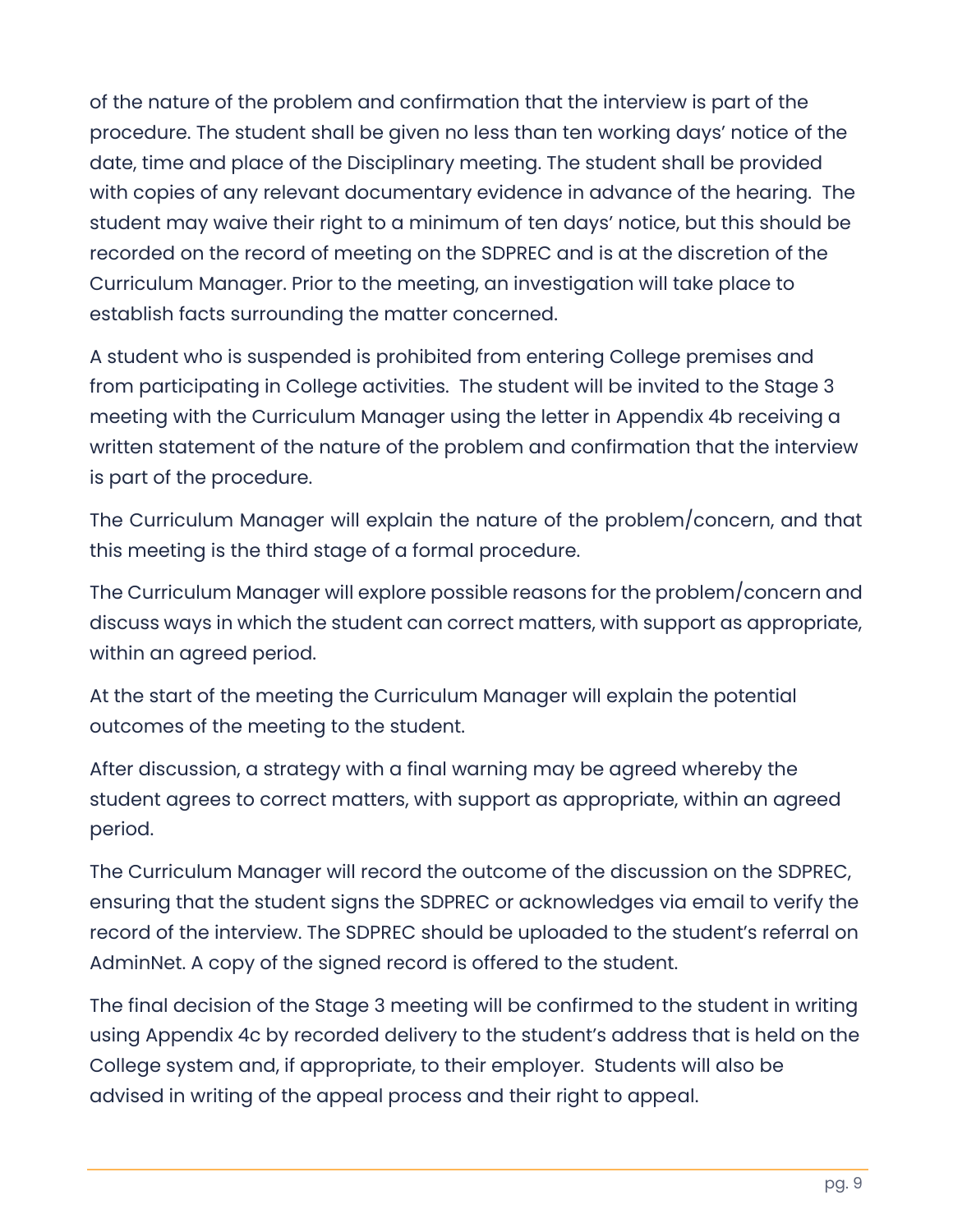Any proposal to exclude a student will be decided by the Director of Curriculum. The exclusion could be for a period of time or be permanent. Any return will be agreed by the Director of Curriculum. A student who is excluded from the College will usually have no rights to participate in any College related activities. The terms of the exclusion will be notified in writing to the student.

## *6.0 Appeals*

Students may appeal to the Director of Curriculum if they disagree with the outcome of a Stage 3 Disciplinary meeting.

6.1 The complaints procedure to be followed only when the appeals procedure has not been followed correctly.

## *7.0 Distribution*

All Students All Staff Repository

| <b>Revision Log</b> |                                              |                                                                                                                                                         |  |
|---------------------|----------------------------------------------|---------------------------------------------------------------------------------------------------------------------------------------------------------|--|
| Date                | Section                                      | Description                                                                                                                                             |  |
| 16.11.2020          | 5.2.2, 5.2.3, 5.2.4, Appendices 1, 3, 4a, 4b | Amendment of wording to include option for<br>student acknowledgment email as well as<br>student signature.                                             |  |
| 16.11.2020          | Throughout the Document                      | Change of job title from Vice Principal,<br>Learning, Teaching and Student Experience<br>to Vice Principal, Learning, Skills and Student<br>Experience. |  |
| 16.11.2020          | Throughout the Document                      | Change of job title from Head of Curriculum<br>to Director of Curriculum Manager.                                                                       |  |
| 26.05.21            | <b>Distribution</b>                          | <b>Changed Quality Manual to RPP</b>                                                                                                                    |  |
| 31.8.21             | Throughout the Document                      | Change of job titles                                                                                                                                    |  |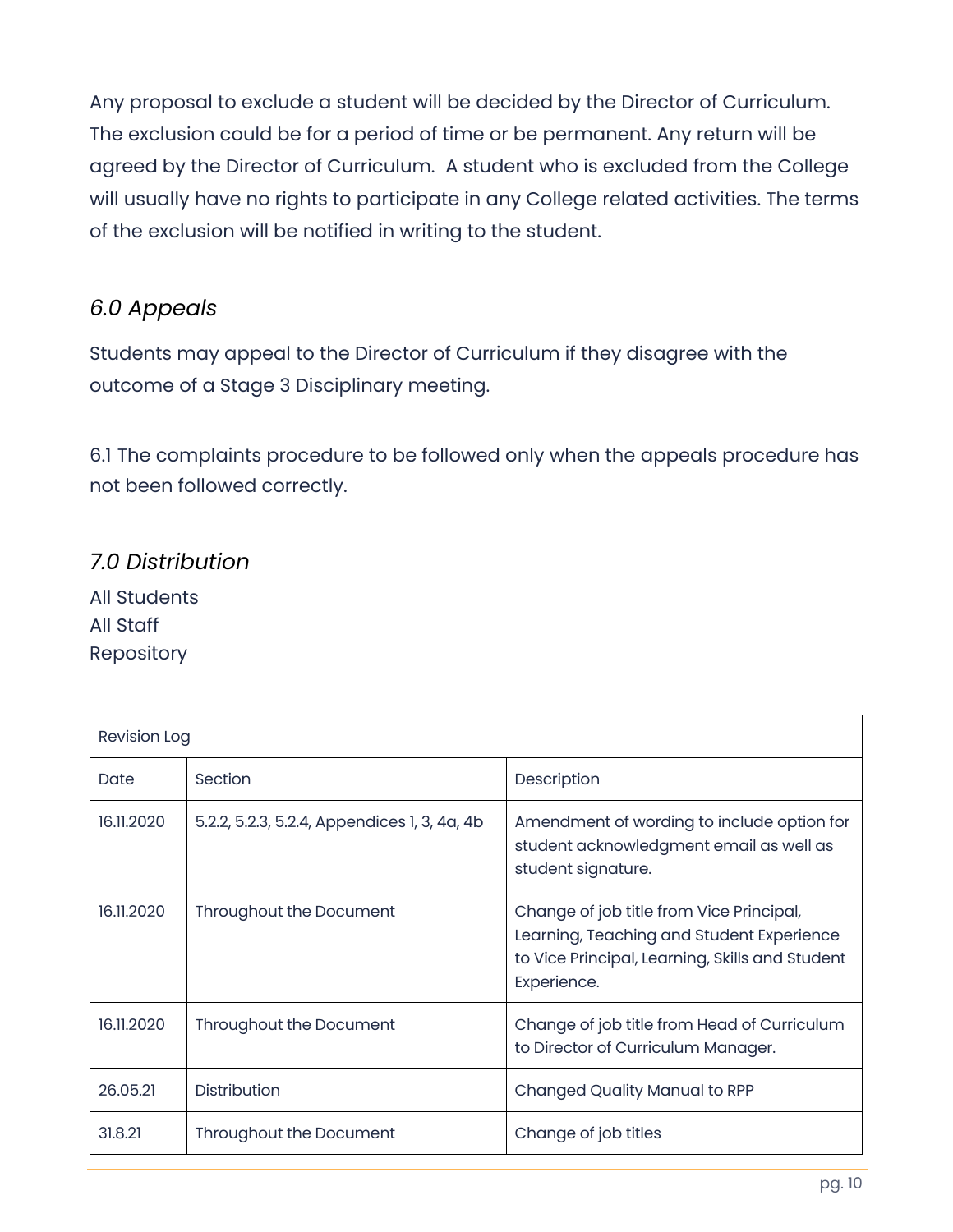|          |                                            | ~ Director of Curriculum to Curriculum<br>Manager                                                                                                                                                                                                      |
|----------|--------------------------------------------|--------------------------------------------------------------------------------------------------------------------------------------------------------------------------------------------------------------------------------------------------------|
|          |                                            | ~ VP Learning, Skills and Student Experience<br>to Director of Curriculum                                                                                                                                                                              |
|          |                                            | Amended text relating to exclusion.                                                                                                                                                                                                                    |
|          | 5.2.4<br>Appendix 4a, 4b, 4c               | Change of job title of signatory from Director<br>of Curriculum to Curriculum Manager                                                                                                                                                                  |
| 13.09.21 | 4.0                                        | Additional text noting how Minor Misconduct<br>will be addressed                                                                                                                                                                                       |
|          | Appendices                                 | Programme changed to course                                                                                                                                                                                                                            |
| 29.11.21 | 5.2 Paragraph 5 and relevant<br>Appendices | Amendment to wording to note that for<br>students under 16 the legal parent/guardian<br>to be copied in on all correspondence. For<br>students who are a Looked After Young<br>Person/Vulnerable Adult AdminNet/Student<br>Viewer notes to be checked. |

| THIS FORM TO BE UPDATED WHENEVER THERE IS A CHANGE IN ANY SYSTEM DOCUMENT |                        |               |              |          |  |  |
|---------------------------------------------------------------------------|------------------------|---------------|--------------|----------|--|--|
| <b>Document Name</b>                                                      | Document Owner         | Revision      | Date of      | Date of  |  |  |
|                                                                           |                        | <b>Number</b> | <b>Issue</b> | Withdraw |  |  |
| <b>Student Disciplinary Procedure</b>                                     | Director of Curriculum |               | 02.06.21     |          |  |  |
| <b>Student Disciplinary Procedure</b>                                     | Director of Curriculum | റ             | 13.09.21     |          |  |  |
| <b>Student Disciplinary Procedure</b>                                     | Director of Curriculum | 3             | 24.01.22     |          |  |  |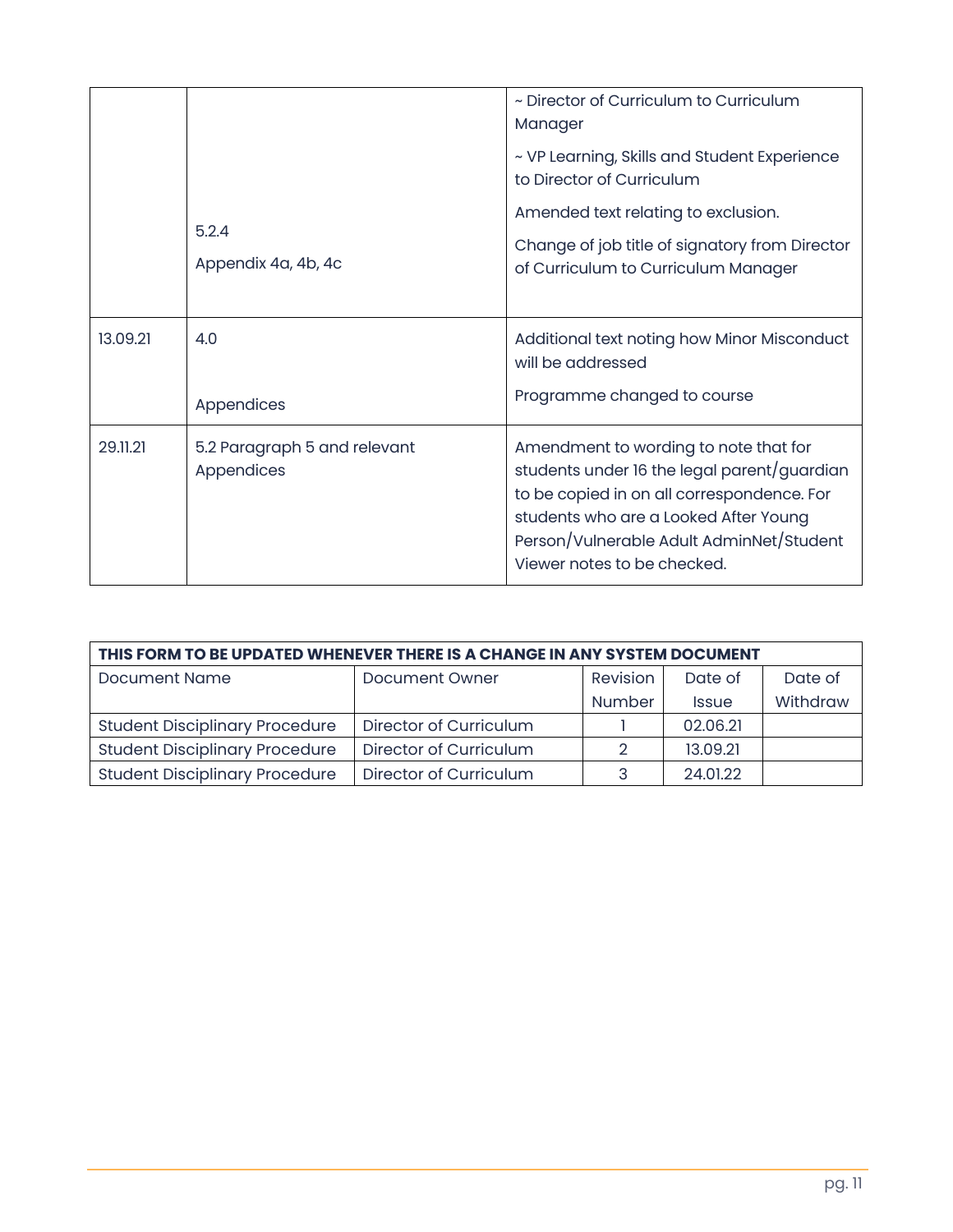# **Appendix 1 Student Disciplinary Procedure**

# **RECORD OF INTERVIEW (SDPREC)** Stage 1 2 3 (circle as app

|  |  |  |  |  | Stage 1 2 3 (circle as appropriate) |
|--|--|--|--|--|-------------------------------------|
|--|--|--|--|--|-------------------------------------|

| Date:                                                    | Time:                 |  | Room or Via Microsoft Teams             |  |  |
|----------------------------------------------------------|-----------------------|--|-----------------------------------------|--|--|
| <b>Student Name:</b>                                     |                       |  |                                         |  |  |
| Course Code:                                             |                       |  |                                         |  |  |
| Name of other<br>attendees:                              |                       |  |                                         |  |  |
| Inform Employer<br>required)                             | Inform Managing Agent |  | (circle if<br>Inform school if under 16 |  |  |
| Nature of Problem:                                       |                       |  |                                         |  |  |
| Outcome:                                                 |                       |  |                                         |  |  |
| Staff signature:                                         |                       |  |                                         |  |  |
| Personal Tutor/Curriculum Manager delete as appropriate) |                       |  |                                         |  |  |
| Student signature/Acknowledgement email:                 |                       |  |                                         |  |  |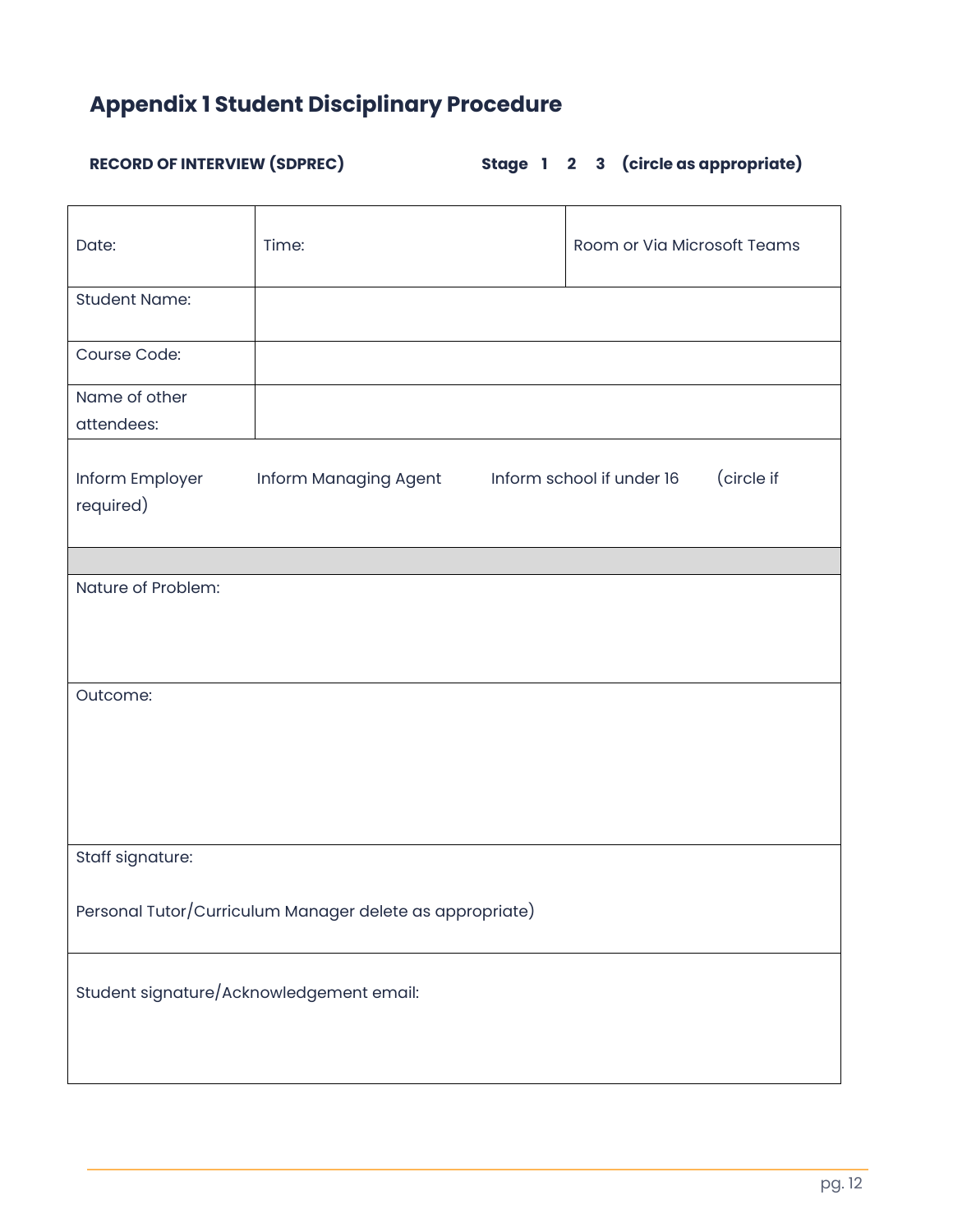## **Appendix 2 Student Disciplinary Procedure**

#### **If phoning please ask for:**

Direct Dial: 01387 734000 E-mail: ?@dumqal.ac.uk

Dear

#### **Continued Absence**

We have tried to contact you or may have spoken to you to discuss your absence, but this continues to be a cause for concern. We appreciate there can be many reasons for non-attendance, but as we have not been able to make contact, we have been unable to consider the offer of support. As a result, we have made the decision to withdraw you from your course. Please return any college issued clothing or equipment and your ID card. We will also inform funding staff of this decision.

You may wish to contact your local office of Skills Development Scotland where you can be provided with further details of career or training opportunities. Details are as follows:

Skills Development Scotland Loreburne Shopping Centre High St **Dumfries** DG1 2BD

Tel: 01387 272500

If you feel that this decision is unfair or unreasonable, you have 5 working days in which to appeal this decision to the Curriculum Manager – **(insert name and contact email)**. If you proceed with an appeal, you should note that you are able to attend classes until your appeal hearing.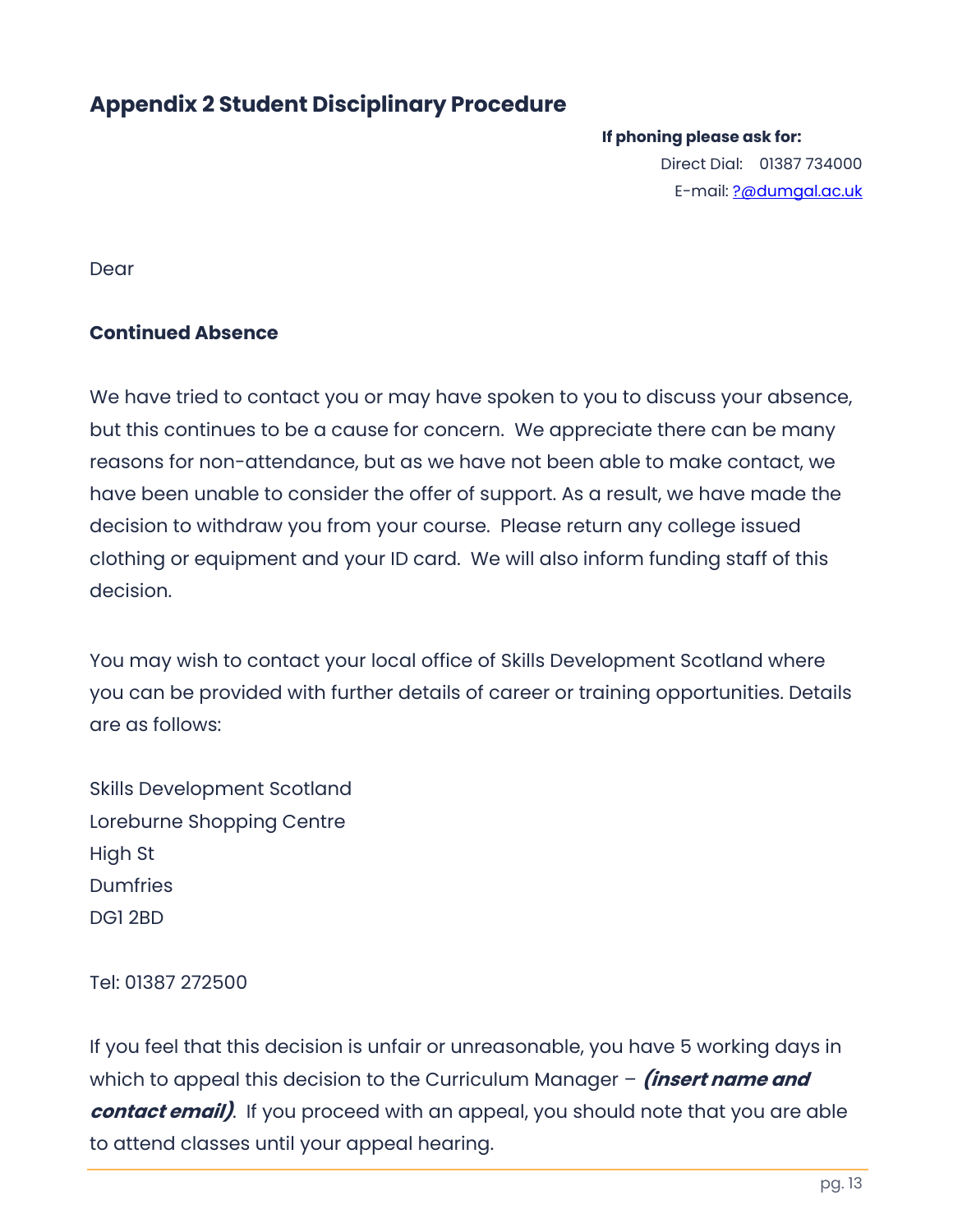Yours sincerely

**(Insert name of Curriculum Manager)** Curriculum Manager **(Insert name of Curriculum Area)**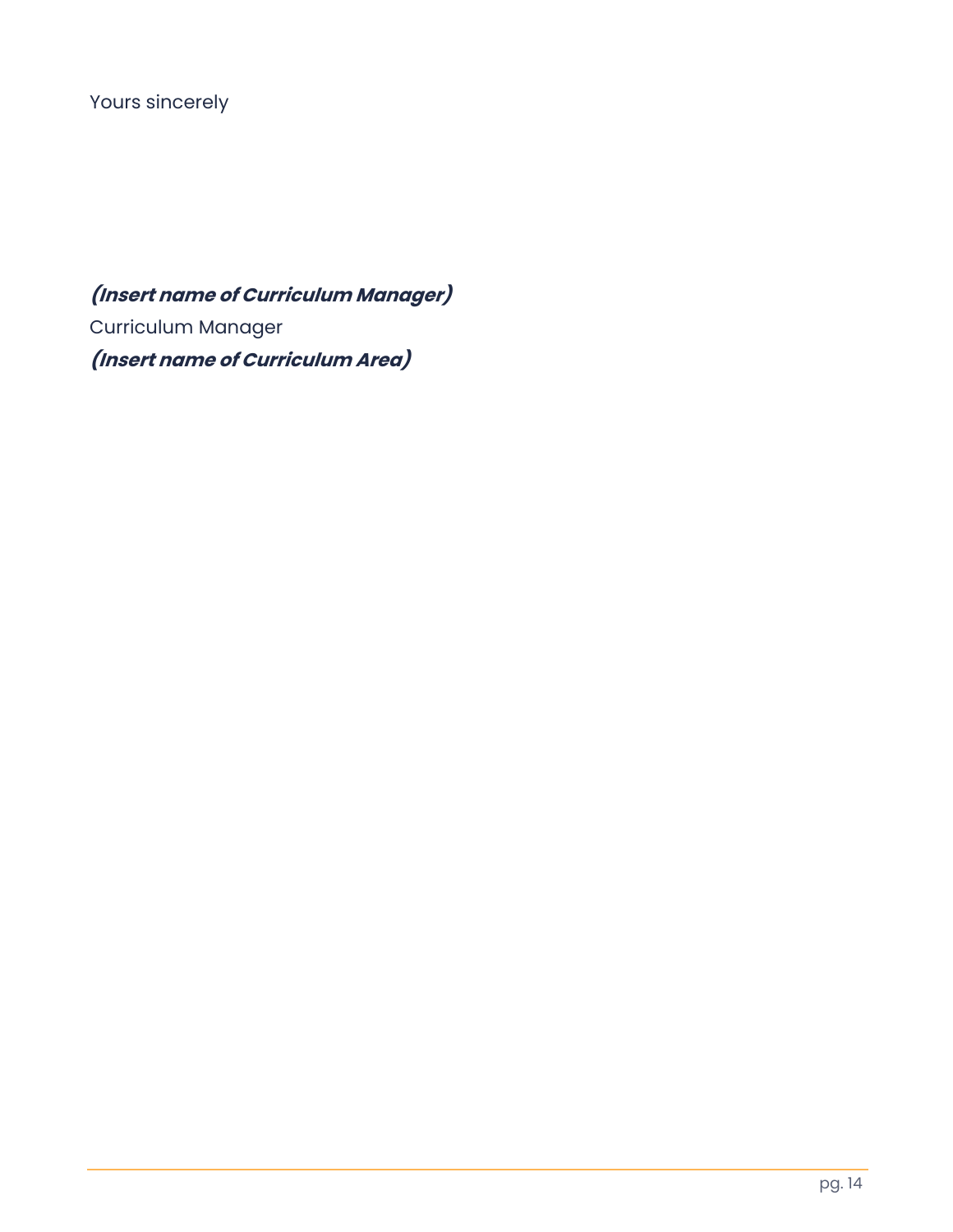## **Appendix 3a Student Disciplinary Procedure**

#### **If phoning please ask for:**

Direct Dial: 01387 734000 E-mail: ?@dumqal.ac.uk

Dear

## **ABSENCE/PROGRESS/BEHAVIOUR (delete as appropriate)**

I have been notified that your **(absence/progress/behaviour - delete as appropriate)** is giving cause for concern.

As a result, I would ask you to attend a meeting with me as detailed below to discuss this and to consider recommendations and ways of supporting you to continue with your course.

### **Use either A or B**

### **A If the student is under 16, a looked after young person or classed as a**

**Vulnerable Adult –** You may wish to bring someone with you for support such as your primary carer, guardian or nearest relative but such representation will not include a Legal Advisor or Official appointed by Advisory Agencies such as Citizens Advice Bureau**.**

**Or**

### **B If the student is 16 or over, not a looked after young person or classed as a**

**Vulnerable Adult -** You may wish to bring someone with you for support, but such representation will not include a Legal Advisor or Official appointed by Advisory Agencies such as Citizens Advice Bureau.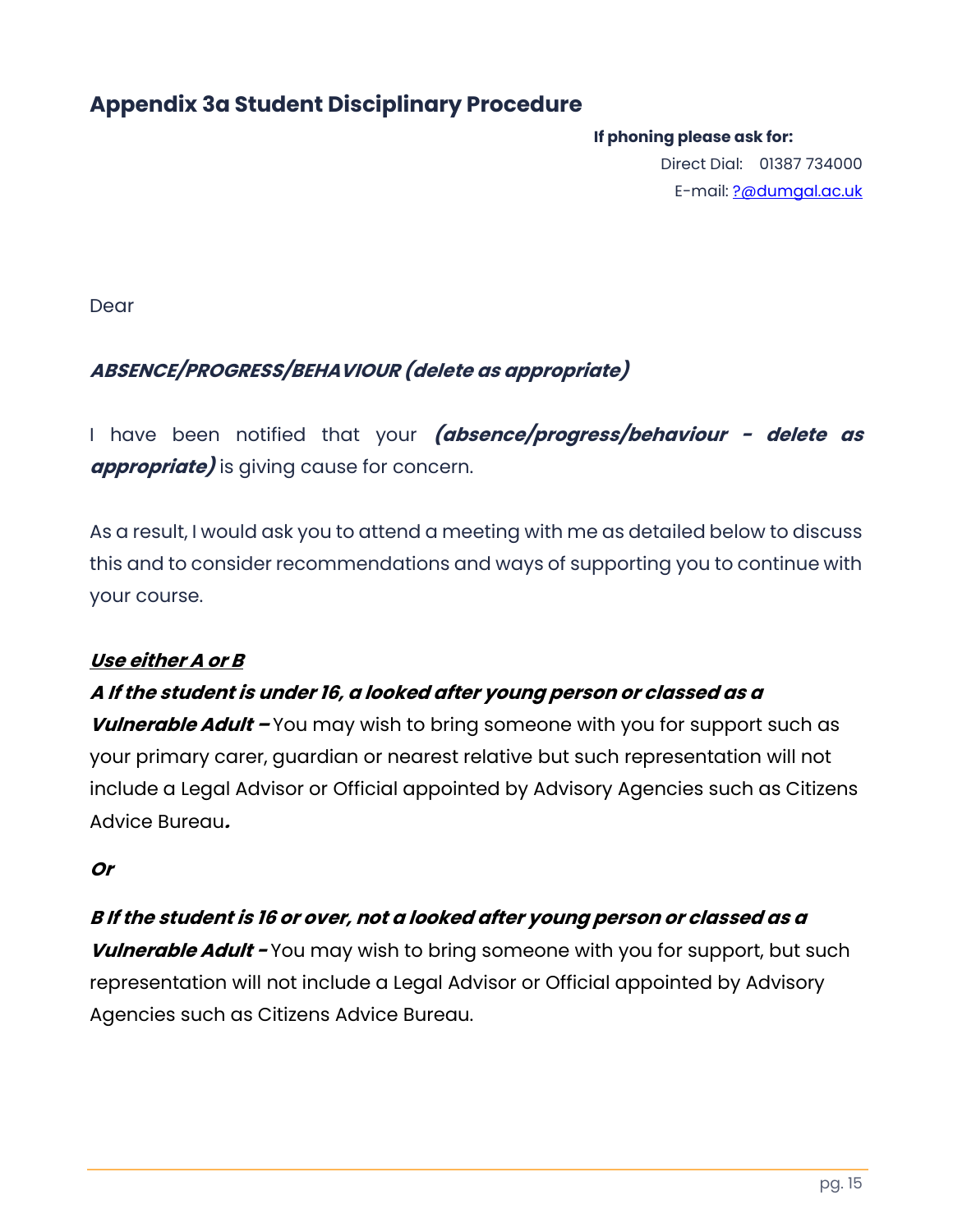You should note that this letter and resulting interview is Stage 1 of the Student Disciplinary Procedure.

Should you fail to attend or contact me to rearrange your interview, I will assume you do not wish to discuss this issue and will withdraw you from the course. Please return any college issued clothing or equipment and your ID card. We will also inform funding staff of this decision.

Yours sincerely

## **(Insert name of Personal Tutor)**

Date of interview Time Room Number/Via Microsoft Teams

Encs. Copy of referrals Student Disciplinary Procedure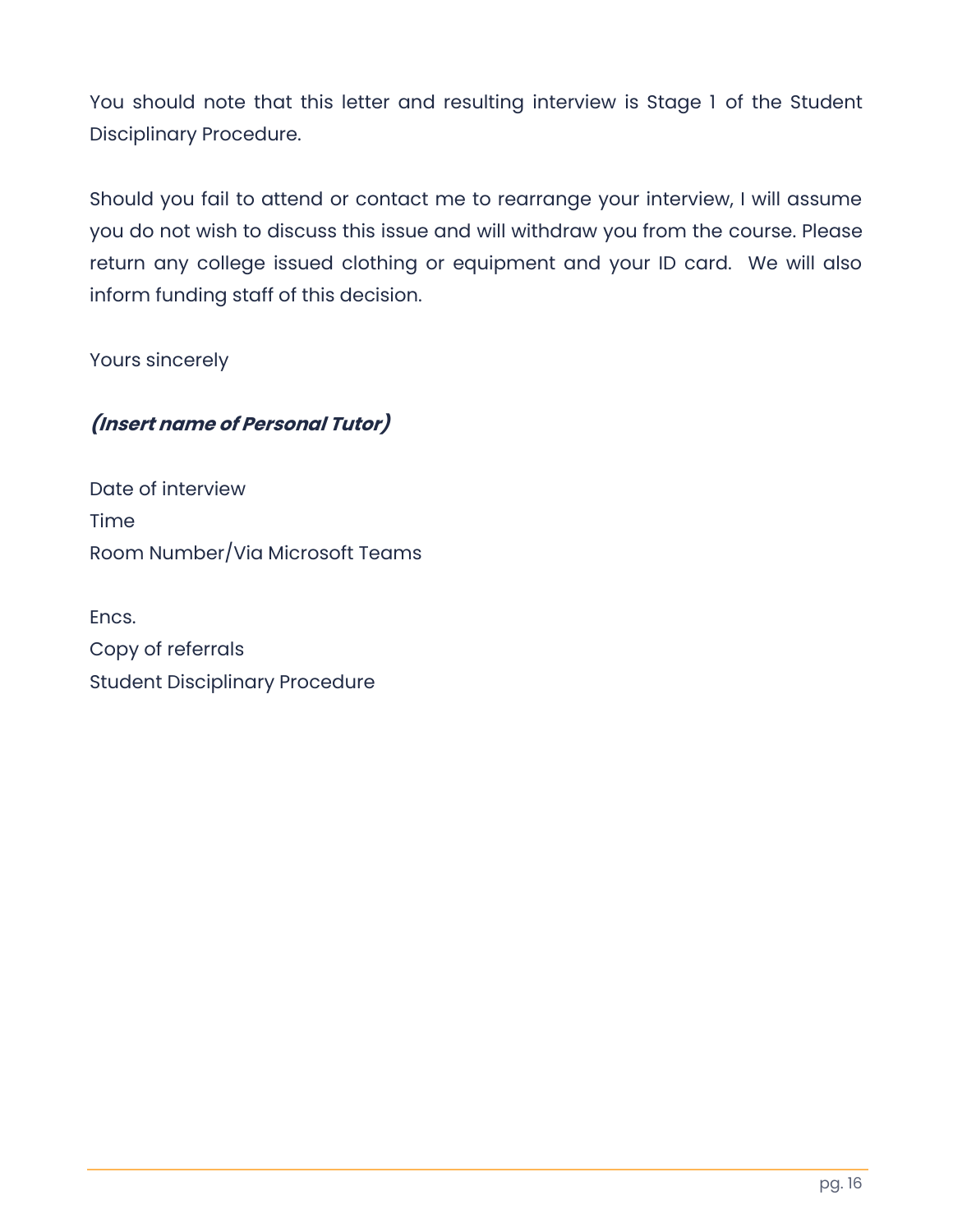## **Appendix 3b Student Disciplinary Procedure**

**If phoning please ask for:**  Direct Dial: 01387 734000 E-mail: ?@dumqal.ac.uk

Dear

### **ABSENCE/PROGRESS/BEHAVIOUR (delete as appropriate)**

Your **(absence/progress/behaviour - delete as appropriate)** has not improved since this was discussed previously and cannot be allowed to continue unresolved.

As a result, I would ask you to attend an interview with me as detailed below.

#### **Use either A or B**

### **A If the student is under 16, a looked after young person or classed as a**

**Vulnerable Adult –** You may wish to bring someone with you for support such as your primary carer, guardian or nearest relative but such representation will not include a Legal Advisor or Official appointed by Advisory Agencies such as Citizens Advice Bureau**.**

#### **Or**

#### **B If the student is 16 or over, not a looked after young person or classed as a**

**Vulnerable Adult -** You may wish to bring someone with you for support, but such representation will not include a Legal Advisor or Official appointed by Advisory Agencies such as Citizens Advice Bureau.

You should note that this letter and resulting interview is Stage 2 of the Student Disciplinary Procedure.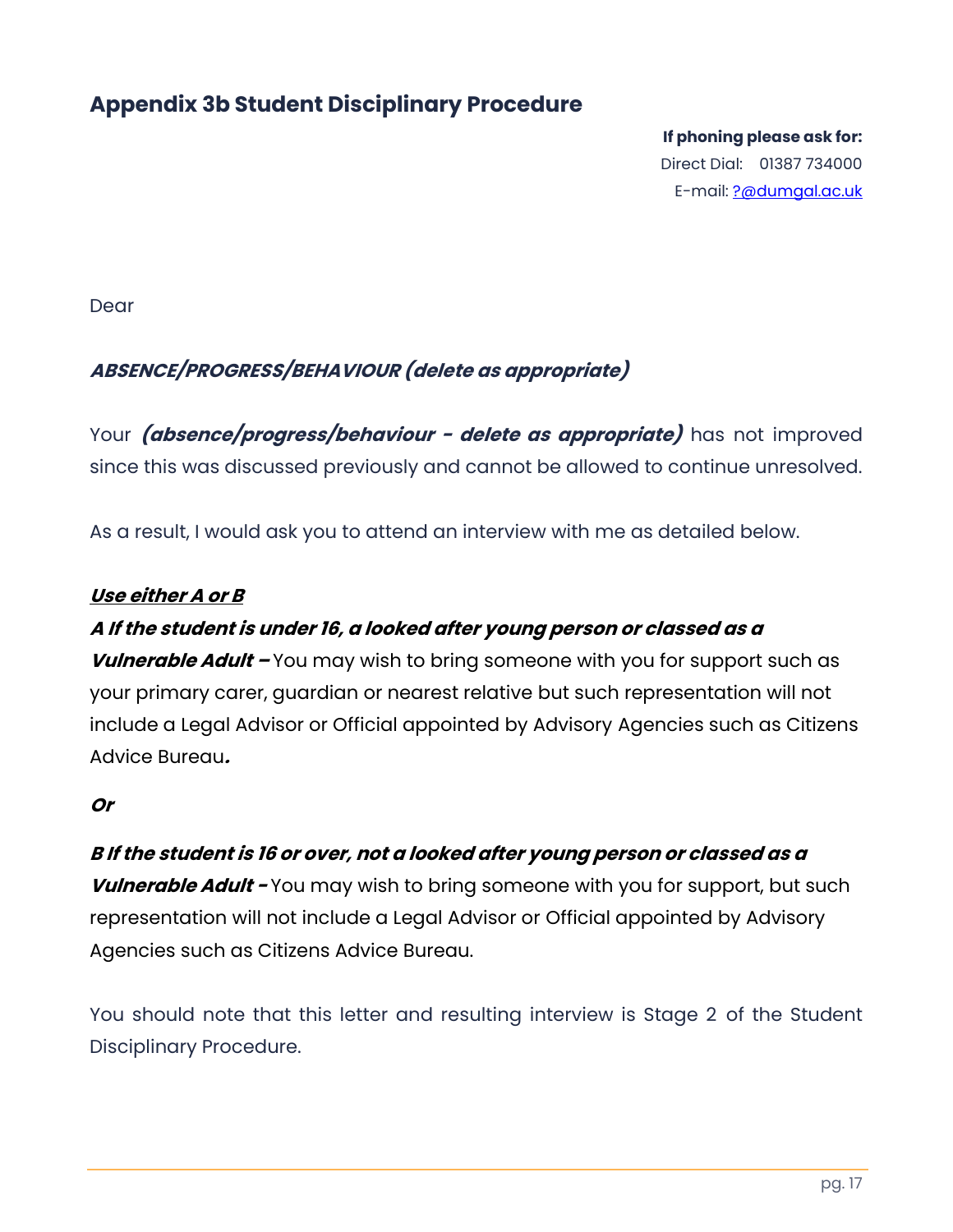Should you fail to attend or contact me to rearrange your interview, I will assume you do not wish to discuss this issue and will withdraw you from the course. Please return any college issued clothing or equipment and your ID card. We will also inform funding staff of this decision.

Yours sincerely

**Curriculum Manager Enter Curriculum Area**

Date of interview Time Room Number/Via Microsoft Teams

Encs. Copy of referrals Student Disciplinary Procedure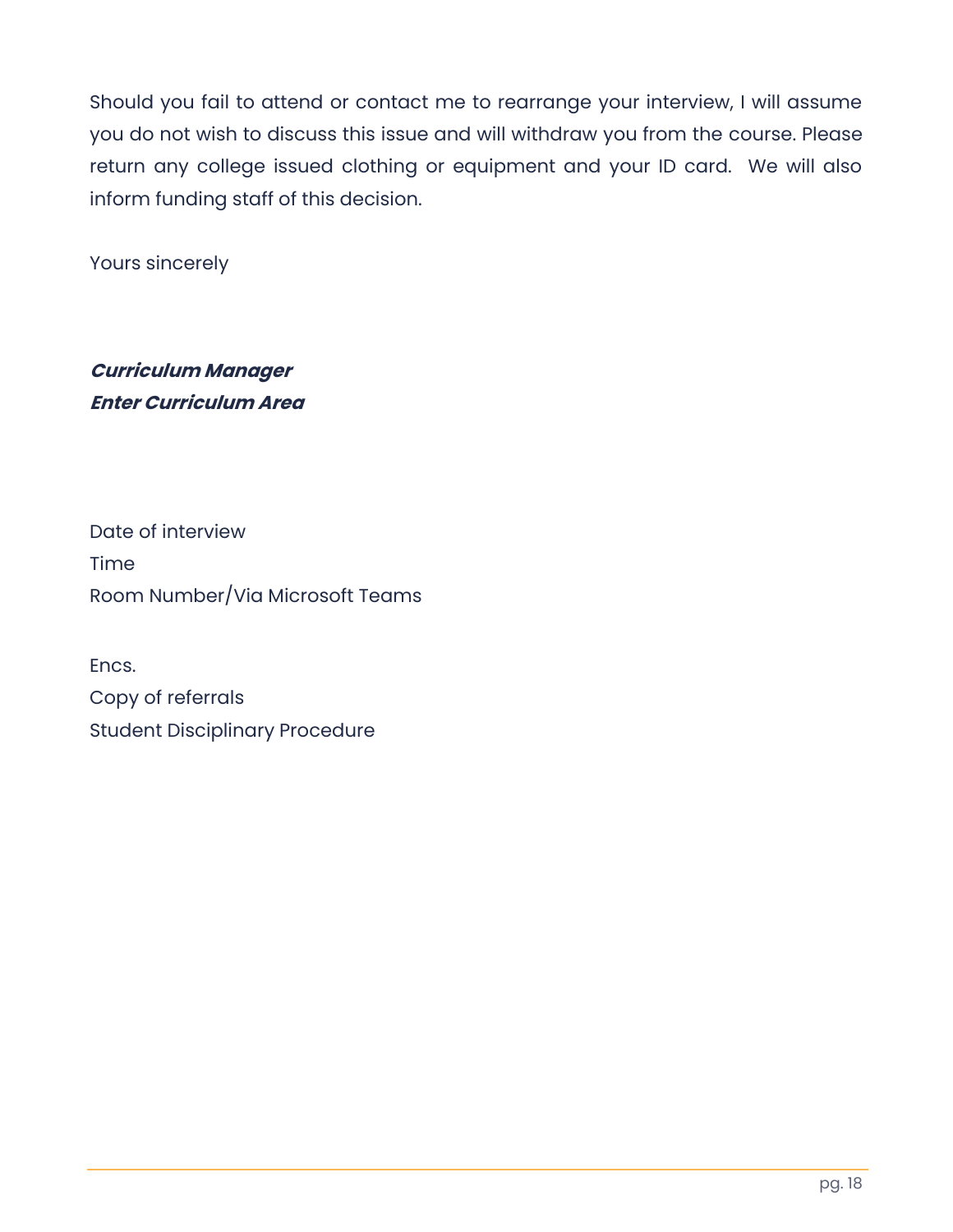## **Appendix 4a Student Disciplinary Procedure**

**If phoning please ask for:**  Direct Dial: 01387 734000 E-mail: [?@dumgal.ac.uk](mailto:?@dumgal.ac.uk)

Dear

#### **Notice of Stage 3 Disciplinary Meeting**

You are asked to attend a Stage 3 Disciplinary Meeting as part of the investigation into **enter allegation** on **enter date/time/place***/***via an online Teams meeting**

#### **Use either A or B**

#### **A If the student is under 16, a looked after young person or classed as a**

**Vulnerable Adult –** You may wish to bring someone with you for support such as your primary carer, guardian or nearest relative but such representation will not include a Legal Advisor or Official appointed by Advisory Agencies such as Citizens Advice Bureau**.**

#### **Or**

#### **B If the student is 16 or over, not a looked after young person or classed as a**

**Vulnerable Adult -** You may wish to bring someone with you for support, but such representation will not include a Legal Advisor or Official appointed by Advisory Agencies such as Citizens Advice Bureau.

Should you fail to attend or contact me to rearrange your interview, I will assume you do not wish to discuss this issue and will withdraw you from the course. Please return any college issued clothing or equipment and your ID card. We will also inform funding staff of this decision.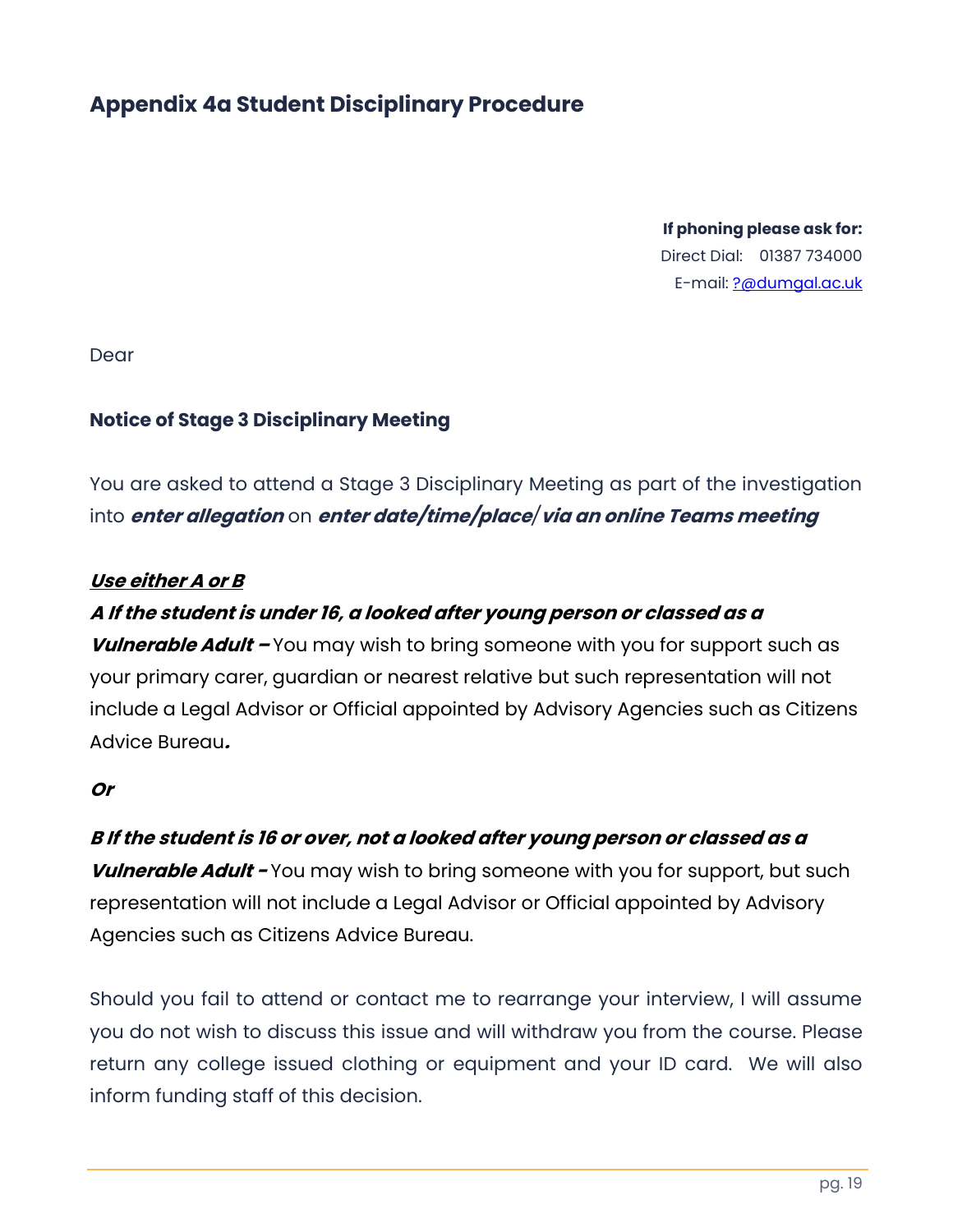Yours sincerely

Curriculum Manager

Encs. Copy of referrals Student Disciplinary Procedure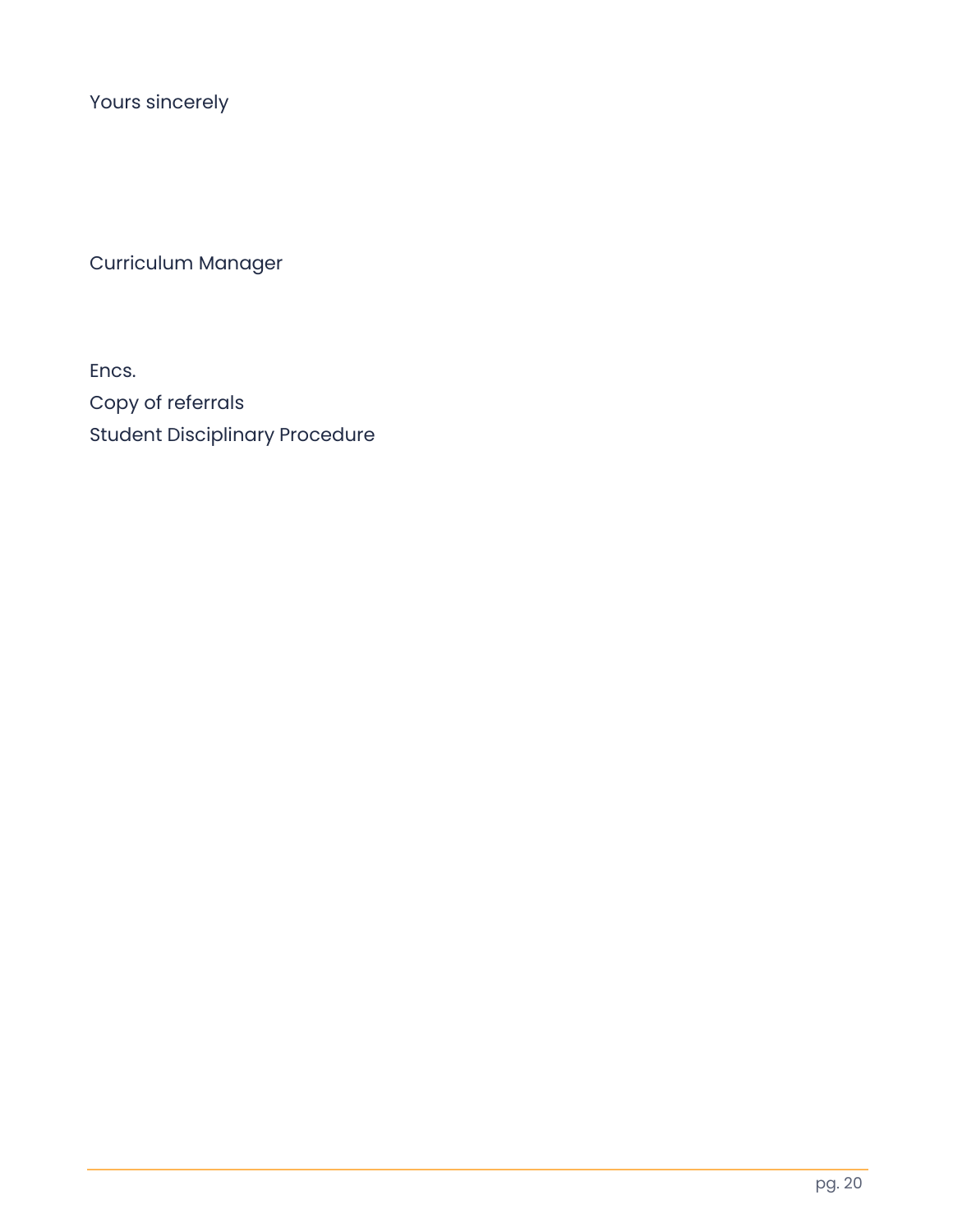## **Appendix 4b Student Disciplinary Procedure**

**If phoning please ask for:**  Direct Dial: 01387 734000 E-mail: [?@dumgal.ac.uk](mailto:?@dumgal.ac.uk)

Dear

#### **Notice of Stage 3 Disciplinary Meeting following your suspension from College**

You are asked to attend a Stage 3 Disciplinary Meeting as part of the investigation into **enter allegation** on **enter date/time***/* **via an online Teams meeting.**

You should report to Reception when you arrive in College and should not be on the premises until you attend your meeting.

Or

You should have received your Teams Meeting Invitation and you will not be able to join any Teams Classes or be on the College premises prior to your meeting or until after you have received the outcome of your meeting.

You may bring someone with you for support, but such representation will not include a Legal Advisor or Official appointed by Advisory Agencies such as Citizens Advice Bureau.

Should you fail to attend or contact me to rearrange your interview, I will assume you do not wish to discuss this issue and will withdraw you from the course. Please return any college issued clothing or equipment and your ID card. We will also inform funding staff of this decision.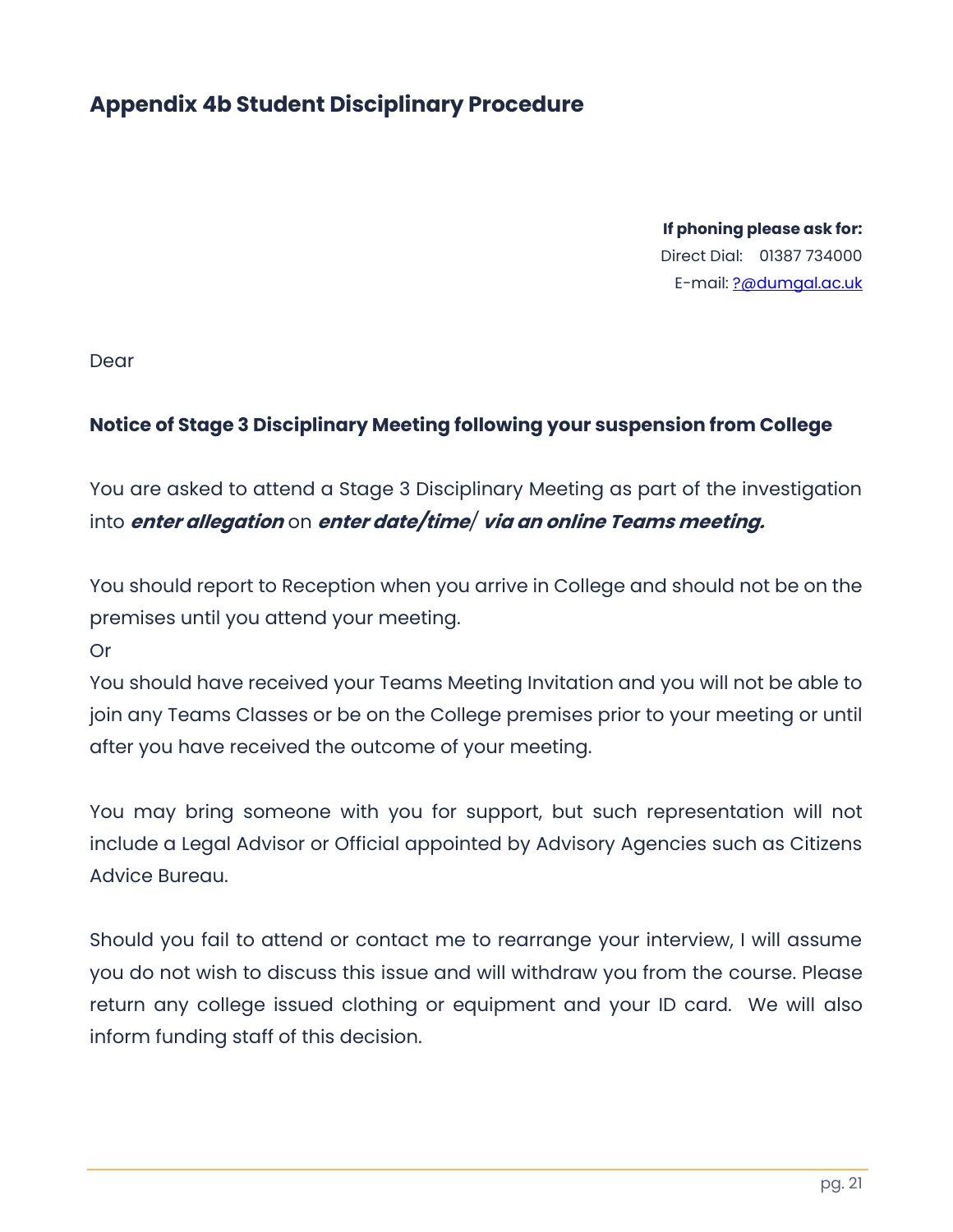Yours sincerely

Curriculum Manager

Encs. Copy of referrals

Student Disciplinary Procedure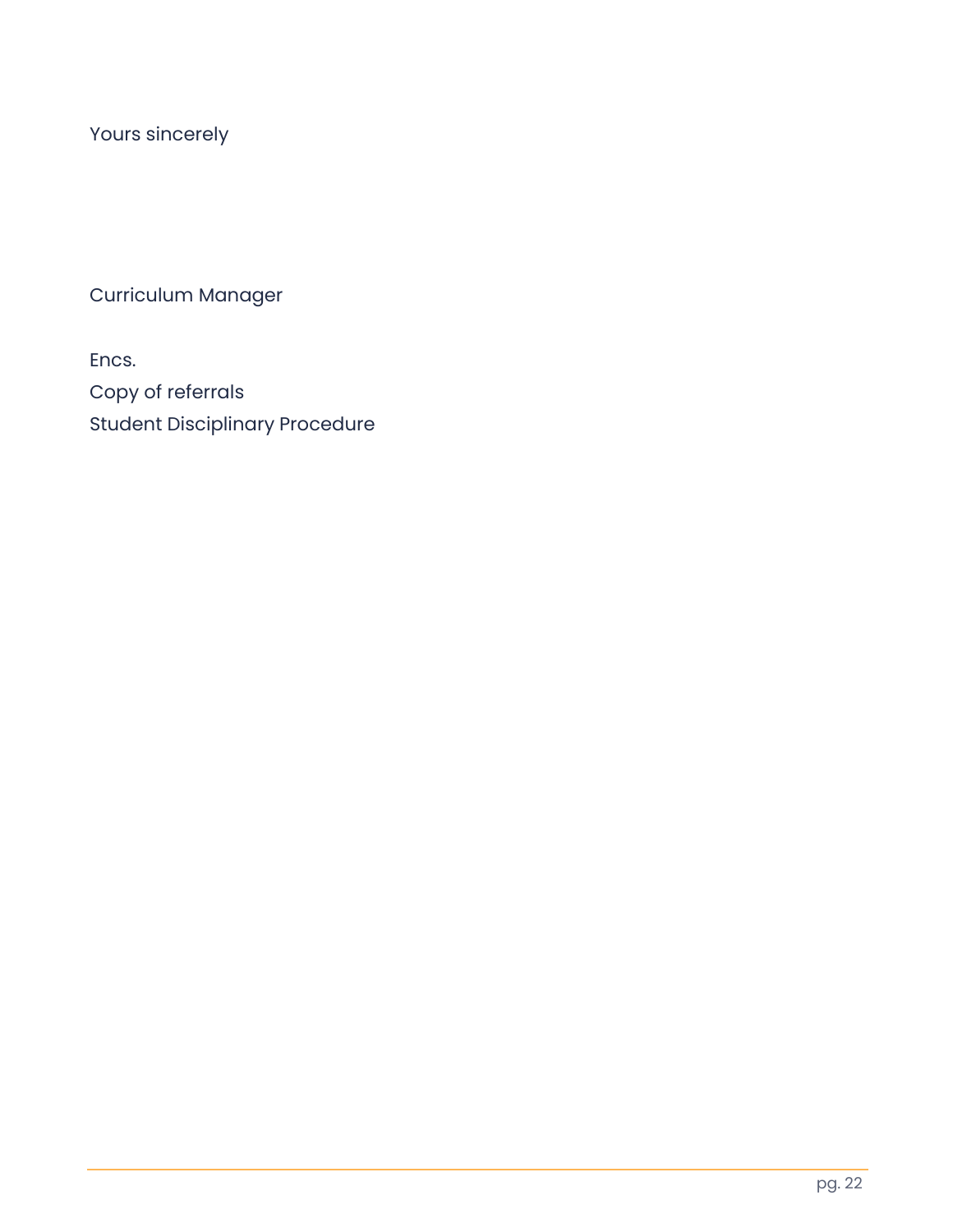## **Appendix 4c Student Disciplinary Procedure**

**If phoning please ask for:**  Direct Dial: 01387 734000 E-mail: [?@dumgal.ac.uk](mailto:?@dumgal.ac.uk)

Dear

## **Decision of Disciplinary Meeting**

The Stage 3 Disciplinary Meeting held on (enter date/time), the following decision has been made

\_\_\_\_\_\_\_\_\_\_\_\_\_\_\_\_\_\_\_\_\_\_\_\_\_\_\_\_\_\_\_\_\_\_\_\_\_\_\_\_ \_.

You have the right of appeal within 5 working days of receipt of this notification to **insert name of Senior Leadership Team member**, Dumfries and Galloway College, Bankend Road Dumfries, DG1 4FD.

Yours sincerely

Curriculum Manager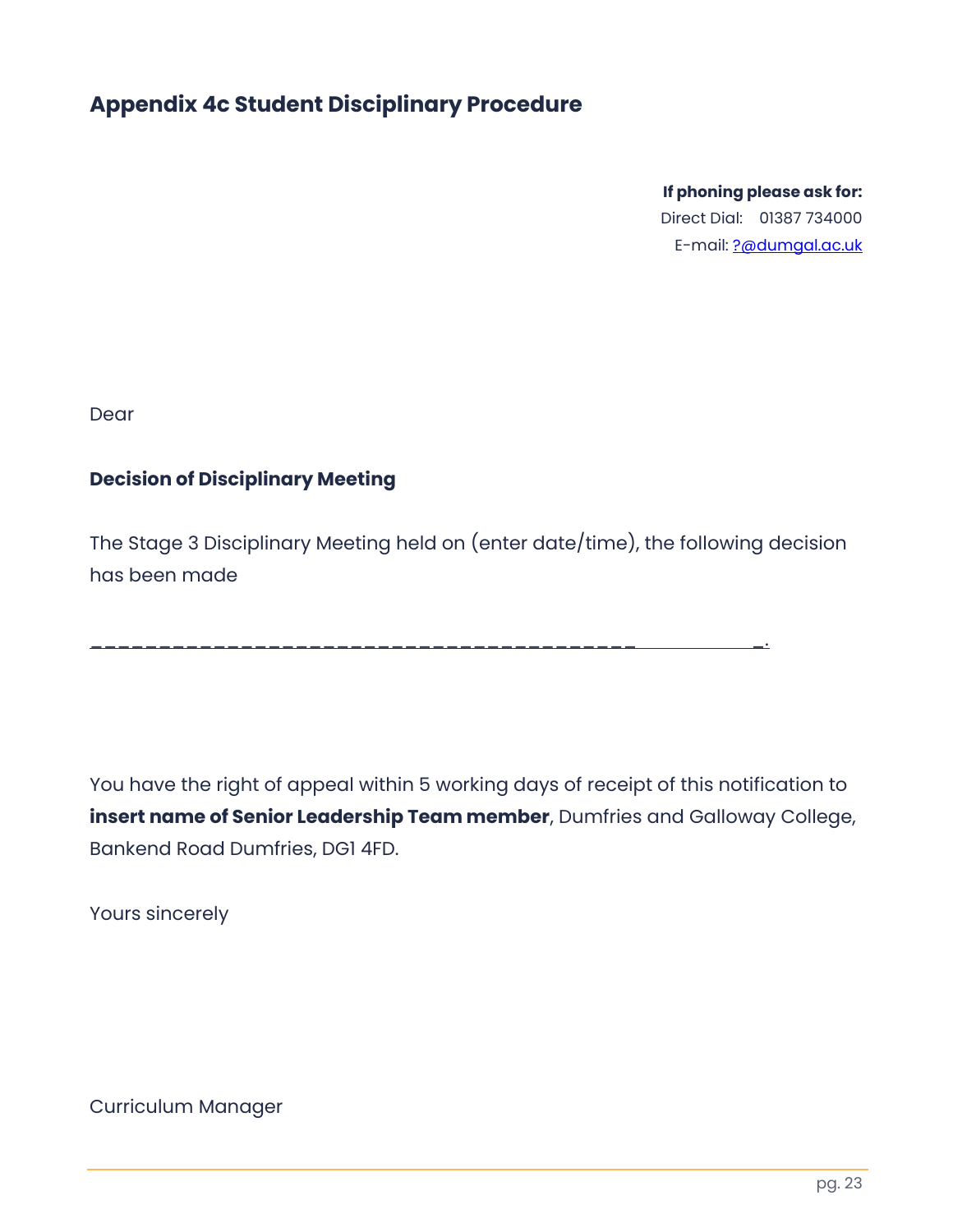## **Appendix 5 Student Disciplinary Procedure**

## **Appeals Committee Process**

### **1 Purpose of Appeals Committee**

The Appeals Committee is convened to decide whether the College has acted fairly and reasonably in the imposition of any disciplinary action it has taken against a student, whether the penalty that has been imposed is fair and reasonable and whether the provisions of this Disciplinary Procedure have been properly applied.

## **2 Composition**

The Senior Leadership Team member who has received the appeal, will appoint the members of the Appeals Committee, and act as its Chair. The Committee will have four members. The members will include the member of staff presenting the reason for the decision, a member of College Management Team who has not had any involvement in the case, a member of the Student Association. A school representative will be invited to attend if the student is still at school.

The finding of the panel will be communicated in writing within 5 working days of the final panel meeting.

Further appeal can be made to the Appeal Committee of The Board of Management, by writing to the Secretary to the Board, only on the ground that College Management has not complied with the Student Disciplinary Procedure.

### **3 Representation for the student**

The student may be present at all disciplinary hearings, and may be represented by an adviser, friend or other representative (but such representation will not include a legal advisor or official appointed by advocacy agencies such as Citizen's Advice Bureau). If a student is represented, should it become necessary to ensure good order in the hearing, the Committee may stipulate that the student may speak only when called upon to give evidence by his or her representative.